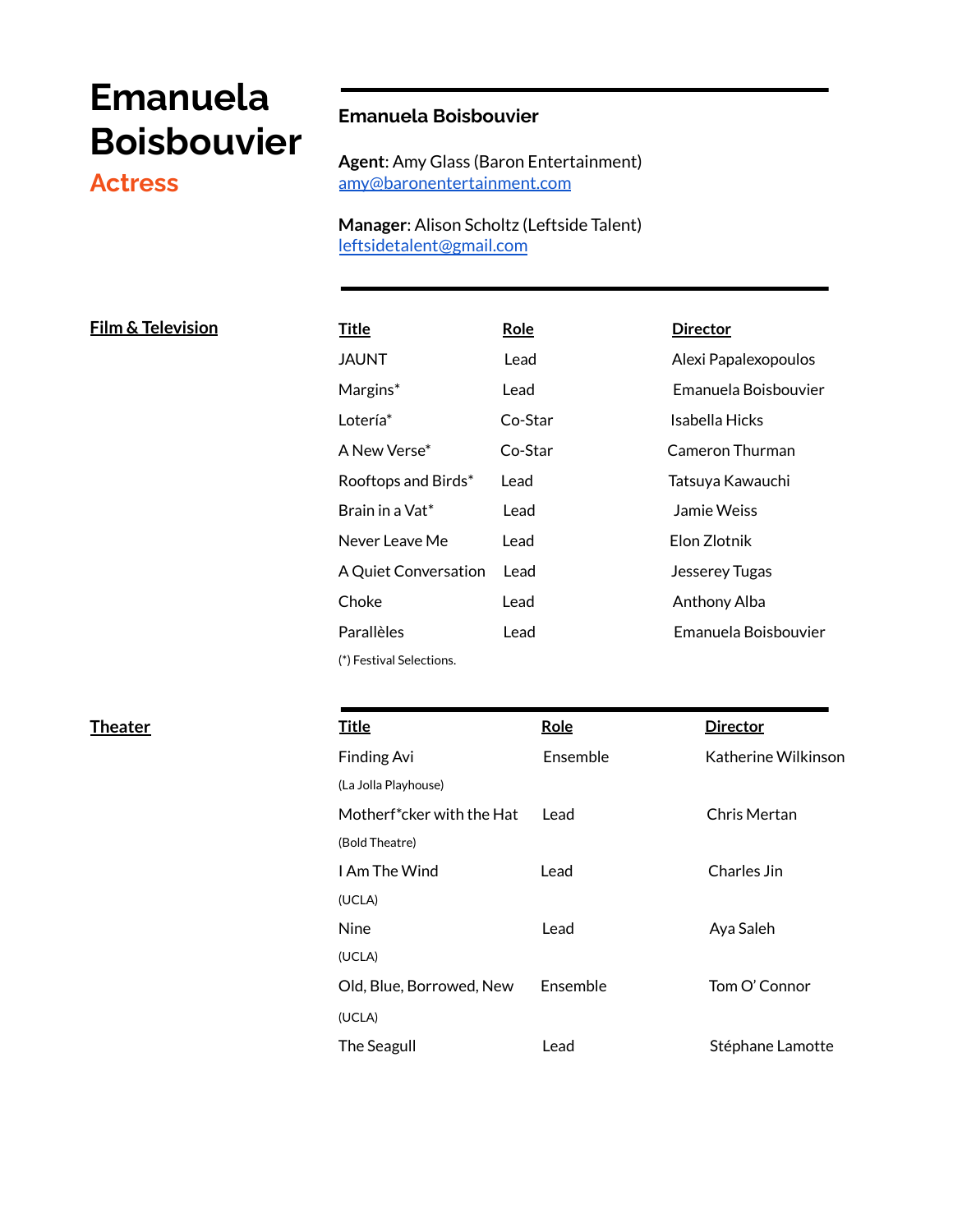# **Commercial**

| <b>Title</b>                 | Company                  | <b>Director</b> |
|------------------------------|--------------------------|-----------------|
| Frozen In Time*              | Coca Cola Regal Theaters | Golden Zhao     |
| It Happened Like This*       | Coca Cola Regal Theaters | Nathan N'Guyen  |
| <b>Voice-Over Commercial</b> | Los Sundays Tequila      | Cameron Thuman  |
| Bomani Cold Buzz             | <b>NativeFour</b>        | Cameron Thuman  |
| Our/Los Angeles Vodka        | NativeFour               | Julia Elihu     |
| <b>DGDG Commercial</b>       | PF100                    | Joshua Smith    |
| (*) Aired Internationally.   |                          |                 |

# **Training**

| The Lyndon Technique          | Los Angeles, CA | Gregory Zanfardino           |
|-------------------------------|-----------------|------------------------------|
| <b>MY Acting Studios</b>      | Los Angeles, CA | Michael Yavnieli             |
| The Beverly Hills Playhouse   | Los Angeles, CA | Art Cohan & Michael Yaynieli |
| <b>Berg Studios</b>           | Los Angeles, CA | Gregory Berger               |
| <b>The Groundlings School</b> | Los Angeles, CA | Navaris Darson               |
|                               |                 | <b>Kimberly Condict</b>      |
|                               |                 | (Basic Improv)               |
|                               |                 | Eliot Schwartz               |
|                               |                 | (Intermediate Improv)        |
| <b>UCLA TFT</b>               | Los Angeles, CA | April Shawhan, Jose          |
|                               |                 | Luis Valenzuela, Sheryl      |
|                               |                 | Lee                          |
| <b>Les Cours Florent</b>      | Paris, France   | Laurence Côte                |
| The New American Theater      | Los Angeles, CA | Jack Stehlin                 |
|                               |                 |                              |